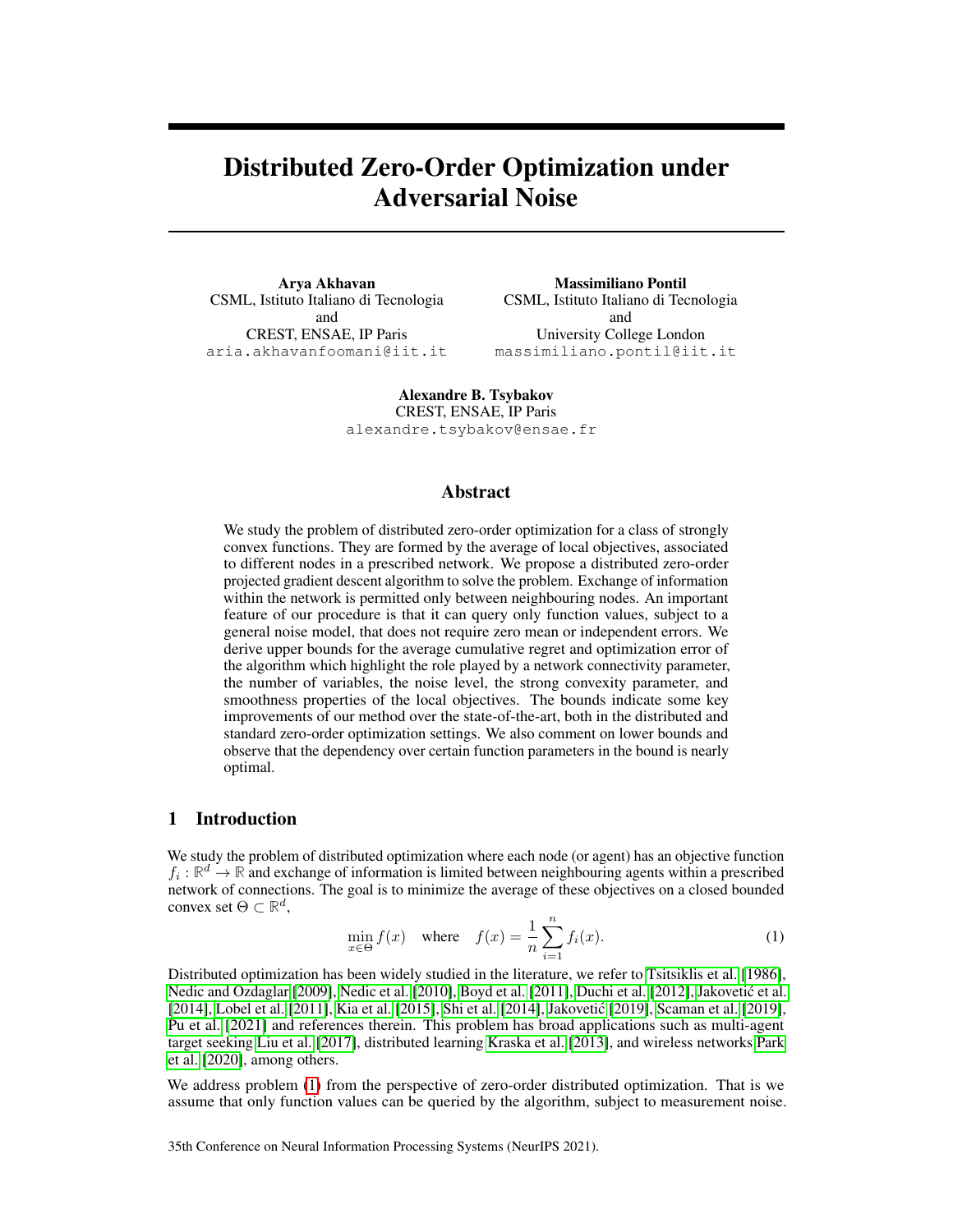During the optimization procedure, each agent maintains a local copy of the variables which are sequentially updated based on local and neighboring functions' queries. We wish to devise such optimization procedures which are efficient in bounding the average optimization error and cumulative regret in terms of the functions' properties and network topology.

Contributions Our principal contribution is a distributed zero-order optimization algorithm, introduced in Section [2,](#page-1-0) which we show to achieve tight rates of convergence under certain assumptions on the objective functions, outlined in Section [3.](#page-2-0) Specifically, we consider that the local objectives  $f_i$  are β-Hölder and the average objective f is  $\alpha$ -strongly convex. The algorithm relies on a novel zero-order gradient estimator, presented in Section [4.](#page-3-0) Although conceptually very simple, this estimator, when employed within our algorithm, allows us to obtain an  $O(d^2)$  computational gain as well as improved error rates than previous state-of-the-art zero-order optimization procedures [Akhavan et al.](#page-9-1) [\[2020\]](#page-9-1), [Bach and Perchet](#page-9-2) [\[2016\]](#page-9-2), in the special case of standard (undistributed) setting. Another key advantage of our approach is due to the general noise model presented in Section [5,](#page-4-0) under which function values are queried. The noise variables do not need to be zero mean or independently sampled, and thus they include "adversarial" noise. In Section [6,](#page-5-0) we derive the rates of convergence for the cumulative regret and the optimization error of the proposed algorithm, and in Section [7](#page-7-0) we consider the special case of 2-smooth functions. The rates highlight the dependency with respect to the number of variables  $d$ , the number of function queries  $T$ , the spectral gap of the network matrix  $1 - \rho$ , and the parameters n,  $\alpha$  and  $\beta$ . The bounds enjoy a better dependency on  $1 - \rho$  than previous bounds on zero-order distributed optimization [Qu and Li](#page-11-3) [\[2018\]](#page-11-3), [Yu et al.](#page-11-4) [\[2019\]](#page-11-4), [Tang et al.](#page-11-5) [\[2019\]](#page-11-5). We also compare our bounds to related lower bounds in [Akhavan et al.](#page-9-1) [\[2020\]](#page-9-1) for undistributed setting, observing that our rates are optimal either with respect to T and  $\alpha$ , or with respect to T and d.

Previous Work We briefly comment on previous related work and defer to Section [8](#page-8-0) for a more in depth discussion and comparison. For both deterministic and stochastic scenarios of problem [\(1\)](#page-0-0), a large body of literature is devoted to first-order gradient based methods with a consensus scheme (see the papers cited above and references therein). On the other hand, the study of zero-order methods was started only recently [Qu and Li](#page-11-3) [\[2018\]](#page-11-3), [Sahu et al.](#page-11-6) [\[2018b](#page-11-6)[,a\]](#page-11-7), [Hajinezhad et al.](#page-10-11) [\[2019\]](#page-10-11), [Yu et al.](#page-11-4) [\[2019\]](#page-11-4), [Tang et al.](#page-11-5) [\[2019\]](#page-11-5). The works [Qu and Li](#page-11-3) [\[2018\]](#page-11-3), [Yu et al.](#page-11-4) [\[2019\]](#page-11-4), [Tang et al.](#page-11-5) [\[2019\]](#page-11-5) are dealing with zero-order distributed methods in noise-free settings while the noisy setting is developed in [Hajinezhad et al.](#page-10-11) [\[2019\]](#page-10-11), [Sahu et al.](#page-11-6) [\[2018b,](#page-11-6)[a\]](#page-11-7). Namely, [Hajinezhad et al.](#page-10-11) [\[2019\]](#page-10-11) considers 2-point zero-order methods with stochastic queries for non-convex optimization but assume that the noise is the same for both queries, which makes the problem analogous to noise-free scenario in terms of optimization rates. Papers [Sahu et al.](#page-11-6) [\[2018b](#page-11-6)[,a\]](#page-11-7) study zero-order distributed optimization for strongly convex and β-smooth functions  $f_i$  with  $β ∈ {2, 3}$ . They derive bounds on the optimization error, though without providing closed form expressions.

**Notation** Throughout we denote by  $\langle \cdot, \cdot \rangle$  and  $|| \cdot ||$  be the standard inner product and Euclidean norm on  $\mathbb{R}^d$ , respectively, and by  $\|\cdot\|_*$  the spectral norm of a matrix. The notation  $\mathbb I$  is used for the *n*-dimensional identity matrix and 1 for the vector in  $\mathbb{R}^n$  with all entries equal to 1. We denote by  $e_j$ the j-th canonical basis vector in  $\mathbb{R}^d$ . For any set A, the number of elements in A is denoted by |A|. For  $x \in \mathbb{R}$ , the value  $\lfloor x \rfloor$  is the maximal integer less than x. For every closed convex set  $\Theta \subset \mathbb{R}^d$ and  $x \in \mathbb{R}^d$  we denote by  $\text{Proj}_{\Theta}(x) = \arg\min\{\Vert z - x\Vert : z \in \Theta\}$  the Euclidean projection of x onto Θ. We denote by diam(Θ) the Euclidean diameter of Θ. Finally we let  $U[-1, 1]$  be the uniform distribution on [−1, 1].

## <span id="page-1-0"></span>2 The Problem

Let n be the number of agents and let  $\mathcal{G} = (V, E)$  be an undirected graph, where  $V = \{1, \ldots, n\}$  is the set of nodes and  $E \subseteq V \times V$  is the set of edges. The adjacency matrix of G is the symmetric matrix  $(A_{ij})_{i,j=1}^n$  defined as  $A_{ij} = 1$ , if  $(i, j) \in \overline{E}$  and zero otherwise. We consider the following sequential learning framework, where each agent i gets values of function  $f_i$  corrupted by noise and shares information with other agents. At step  $t$ , agent  $i$  acts as follows:

- makes queries and gets noisy values of  $f_i$ ,
- provides a local output  $u^{i}(t)$  based on these queries and on the past information,
- broadcasts  $u^i(t)$  to neighboring agents,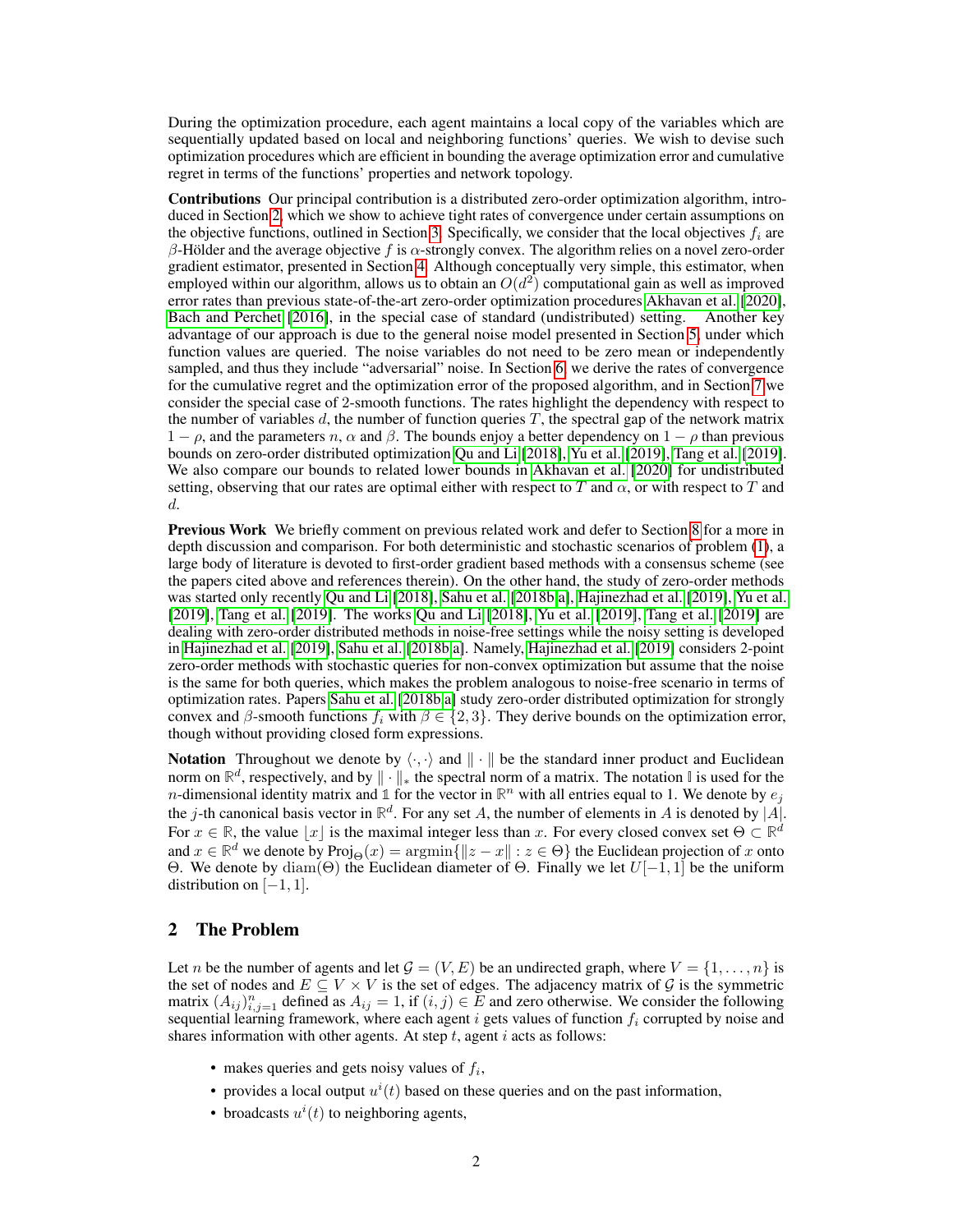## <span id="page-2-1"></span>Algorithm 1 Distributed Zero-Order Gradient

**Input** Communication matrix  $(W_{ij})_{i,j=1}^n$ , step sizes  $(\eta_t > 0)_{t=1}^{T_0-1}$ **Initialization** Choose initial vectors  $x^1(1) = \cdots = x^n(1) \in \mathbb{R}^d$ For  $t = 1, \ldots, T_0 - 1$ For  $i = 1, \ldots, n$ 1. Build an estimate  $g^{i}(t)$  of the gradient  $\nabla f_{i}(x^{i}(t))$  using noisy evaluations of  $f_{i}$ 2. Update  $x^{i}(t+1) = \sum_{k=1}^{n} W_{ik}$ Proj $\Theta(x^{k}(t) - \eta_{t}g^{k}(t))$ End End **Output** Approximate minimizer  $\bar{x}(T_0) = \frac{1}{n} \sum_{i=1}^n x^i(T_0)$  of the average objective  $f = \frac{1}{n} \sum_{i=1}^n f_i$ 

• updates its local variable using information from other agents as follows:

$$
x^{i}(t+1) = \sum_{j=1}^{n} W_{ij}u^{j}(t),
$$

where  $W = (W_{ij})_{i,j=1}^n$  is a given matrix called the consensus matrix.

Below we use the following condition on the consensus matrix.

<span id="page-2-2"></span>Assumption A. *Matrix* W *is symmetric, doubly stochastic, and*  $\rho := \|W - n^{-1} \mathbb{1} \mathbb{1}^\top\|_* < 1$ .

Matrix W accounts for the connectivity properties of the network. If  $W_{ij} = 0$  the agents i and j are not connected (do not exchange information). Often  $W$  is defined as a doubly stochastic matrix function of the adjacency matrix A of the graph. One popular example is as follows:

$$
W_{ij} = \begin{cases} \frac{A_{ij}}{\gamma \max\{d(i), d(j)\}} & \text{if } i \neq j, \\ 1 - \sum_{k: k \neq i} \frac{A_{ki}}{\gamma \max\{d(i), d(k)\}} & \text{if } i = j, \end{cases}
$$

where  $d(i) = \sum_{j=1}^{n} A_{ij}$  is the degree of node i and  $\gamma > 0$  is a constant. Then, clearly,  $W = (W_{ij})$  is a symmetric and doubly stochastic matrix, and  $W_{ii} = 0$  if agents i and j are not connected. Moreover, we have  $\rho < 1 - c/n^2$  for a constant  $c > 0$  (see [Qu and Li](#page-11-3) [\[2018\]](#page-11-3), [Olshevsky](#page-10-12) [\[2014\]](#page-10-12)). Values of spectral gaps  $\rho$  for some other W reflecting different network topologies can be found in [Duchi et al.](#page-10-2) [\[2012\]](#page-10-2). Typically,  $\rho < 1 - a_n$ , where  $a_n = \Omega(n^{-1})$  or  $a_n = \Omega(n^{-2})$ . Parameter  $\rho$  can be viewed as a measure of difference between the distributed problem and a standard optimization problem. If the graph of communication is a complete graph a natural choice is  $W = n^{-1} \mathbb{1}_n \mathbb{1}_n^{\top}$  and then  $\rho = 0$ . For more examples of consensus matrices W, see [Olshevsky and Tsitsiklis](#page-10-13) [\[2009\]](#page-10-13), [Duchi et al.](#page-10-2) [\[2012\]](#page-10-2) and references therein.

The local outputs  $u^i$  can be defined in different ways. Our approach is outlined in Algorithm [1.](#page-2-1) At Step 1, an estimate of the gradient of the local objective  $f_i$  at  $x^i(t)$  is constructed. This involves a randomized procedure that we describe and justify in Section [4.](#page-3-0) The local output  $u^i$  is defined as an update of the projected gradient algorithm with such an estimated gradient. At Step 2 of the algorithm, each agent computes the next point by a local consensus gradient descent step, which uses local and neighbor information. Step 2 of the algorithm is known as gossip method, see e.g., [Boyd et al.](#page-9-3) [\[2006\]](#page-9-3)), which was initially introduced as an approach for the networks with the imposed connection between the nodes changing by time. We also refer to [Sayin et al.](#page-11-8) [\[2017\]](#page-11-8) for similar algorithms in the context of distributed stochastic first-order gradient methods.

## <span id="page-2-0"></span>3 Assumptions on Local Objectives

In this section, we give some definitions and introduce our assumptions on the local objective functions  $f_1, \ldots, f_n$ .

**Definition 1.** Denote by  $\mathcal{F}_{\beta}(L)$  the set of all functions  $f : \mathbb{R}^d \to \mathbb{R}$  that are  $\ell = \lfloor \beta \rfloor$  times differentiable and satisfy, for all  $x, z \in \mathbb{R}^d$  the Hölder-type condition

$$
\left| f(z) - \sum_{0 \le |m| \le \ell} \frac{1}{m!} D^m f(x) (z - x)^m \right| \le L \|z - x\|^\beta,
$$
 (2)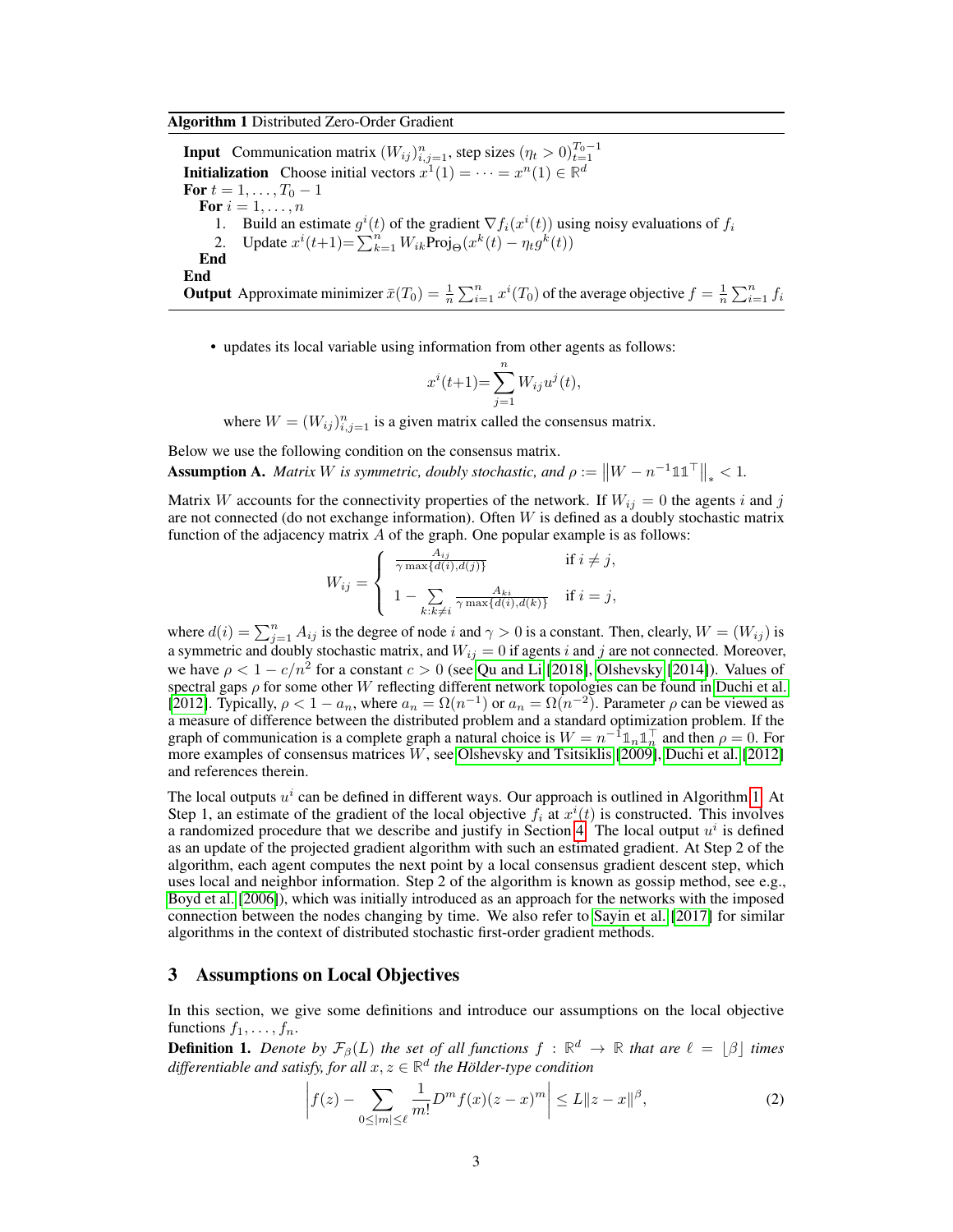<span id="page-3-2"></span>Algorithm 2 Gradient Estimator with 2d Queries

**Input** Function  $F : \mathbb{R}^d \to \mathbb{R}$  and point  $x \in \mathbb{R}^d$ **Requires** Kernel  $K : [-1, 1] \rightarrow \mathbb{R}$ , parameter  $h > 0$ **Initialization** Generate random r from uniform distribution on  $[-1, 1]$ For  $j = 1, \ldots, d$ 1. Obtain noisy values  $y_j = F(x + h r e_j) + \xi_j$  and  $y'_j = F(x - h r e_j) + \xi'_j$ 2. Compute  $g_j = \frac{1}{2h}(y_j - y'_j)K(r)$ End **Output**  $g = (g_j)_{j=1}^d \in \mathbb{R}^d$  estimator of  $\nabla F(x)$ 

*where*  $L > 0$ , the sum is over the multi-index  $m = (m_1, ..., m_d) \in \mathbb{N}^d$ , we used the notation  $m! = m_1! \cdots m_d!$ ,  $|m| = m_1 + \cdots + m_d$ , and we defined, for every  $\nu = (\nu_1, \ldots, \nu_d) \in \mathbb{R}^d$ ,

$$
D^{m} f(x) \nu^{m} = \frac{\partial^{|m|} f(x)}{\partial^{m_1} x_1 \cdots \partial^{m_d} x_d} \nu_1^{m_1} \cdots \nu_d^{m_d}.
$$

*Elements of the class*  $\mathcal{F}_{\beta}(L)$  *are referred to as*  $\beta$ *-Hölder functions.* 

**Definition 2.** Function  $f : \mathbb{R}^d \to \mathbb{R}$  is called 2-smooth if it is differentiable on  $\mathbb{R}^d$  and there exists  $\overline{L} > 0$  such that, for every  $(x, x') \in \mathbb{R}^d \times \mathbb{R}^d$ , it holds that

$$
\|\nabla f(x) - \nabla f(x')\| \le \bar{L} \|x - x'\|.
$$

**Definition 3.** Let  $\alpha > 0$ . Function  $f : \mathbb{R}^d \to \mathbb{R}$  is called  $\alpha$ -strongly convex if  $f$  is differentiable on  $\mathbb{R}^d$  and

$$
f(x) - f(x') \ge \langle \nabla f(x'), x - x' \rangle + \frac{\alpha}{2} ||x - x'||^2, \ \forall x, x' \in \mathbb{R}^d.
$$

<span id="page-3-1"></span>**Assumption B.** *Functions*  $f_1, \ldots, f_n$ : (i) belong to the class  $\mathcal{F}_{\beta}(L)$ , for some  $\beta \geq 2$ , and (ii) are *2-smooth.*

In Section [6](#page-5-0) we will analyse the convergence properties of Algorithm [1](#page-2-1) when the objective function f in [1](#page-0-0) is  $\alpha$ -strongly convex. We stress that we do not need the functions  $f_1, \ldots, f_n$ , to be as well  $\alpha$ -strongly convex. It is enough to make such an assumption on the compound function f, while the local functions  $f_i$  only need to satisfy the smoothness conditions stated in Assumption [B](#page-3-1) above.

## <span id="page-3-0"></span>4 Gradient Estimator

In this section, we detail our choice of gradient estimators  $g^{i}(t)$  used at Step 1 of Algorithm [1.](#page-2-1) We consider Algorithm [2.](#page-3-2) For any function  $F : \mathbb{R}^d \to \mathbb{R}$  and any point x, the vector g returned by Algorithm [2](#page-3-2) is an estimate of  $\nabla F(x)$  based on noisy observations of F at randomized points. The estimator is computed for every node i at each step t, thus giving the vectors  $g = g^{i}(t)$  in Algorithm [1.](#page-2-1) The gradient estimator crucially requires a kernel function  $K : [-1,1] \to \mathbb{R}$  that allows us to take advantage of possible higher order smoothness properties of  $f$ . Specifically, in what follows we assume that

<span id="page-3-3"></span>
$$
\int uK(u)du = 1, \int u^jK(u)du = 0, \ j = 0, 2, 3, \dots, \ell, \text{ and } \kappa_\beta \equiv \int |u|^\beta |K(u)|du < \infty, \tag{3}
$$

for given  $\beta \ge 2$  and  $\ell = [\beta]$ . In [Polyak and Tsybakov](#page-10-14) [\[1990\]](#page-10-14) such kernels can be constructed as weighted sums of Legendre polynomials, in which case  $\kappa_{\beta} \leq 2\sqrt{2\beta}$  with  $\beta \geq 1$ ; see also Appendix A.3 in [Bach and Perchet](#page-9-2) [\[2016\]](#page-9-2) for a derivation.

The gradient estimator in Algorithm [2](#page-3-2) differs from the standard  $2d$ -point Kiefer-Wolfowitz type estimator in that it uses multiplication by a random variable  $K(r)$  with a well-chosen kernel K. On the other hand, it is also different from the previous kernel-based estimators in zero-order optimization literature [Polyak and Tsybakov](#page-10-14) [\[1990\]](#page-10-14), [Bach and Perchet](#page-9-2) [\[2016\]](#page-9-2), [Akhavan et al.](#page-9-1) [\[2020\]](#page-9-1) in that it needs 2d function queries per step, whereas those estimators require only one or two queries; see, in particular, Algorithm 1 in [Akhavan et al.](#page-9-1) [\[2020\]](#page-9-1) for a comparison. At first sight, this seems a big drawback of the estimator proposed here, however we will show below that thanks to this estimator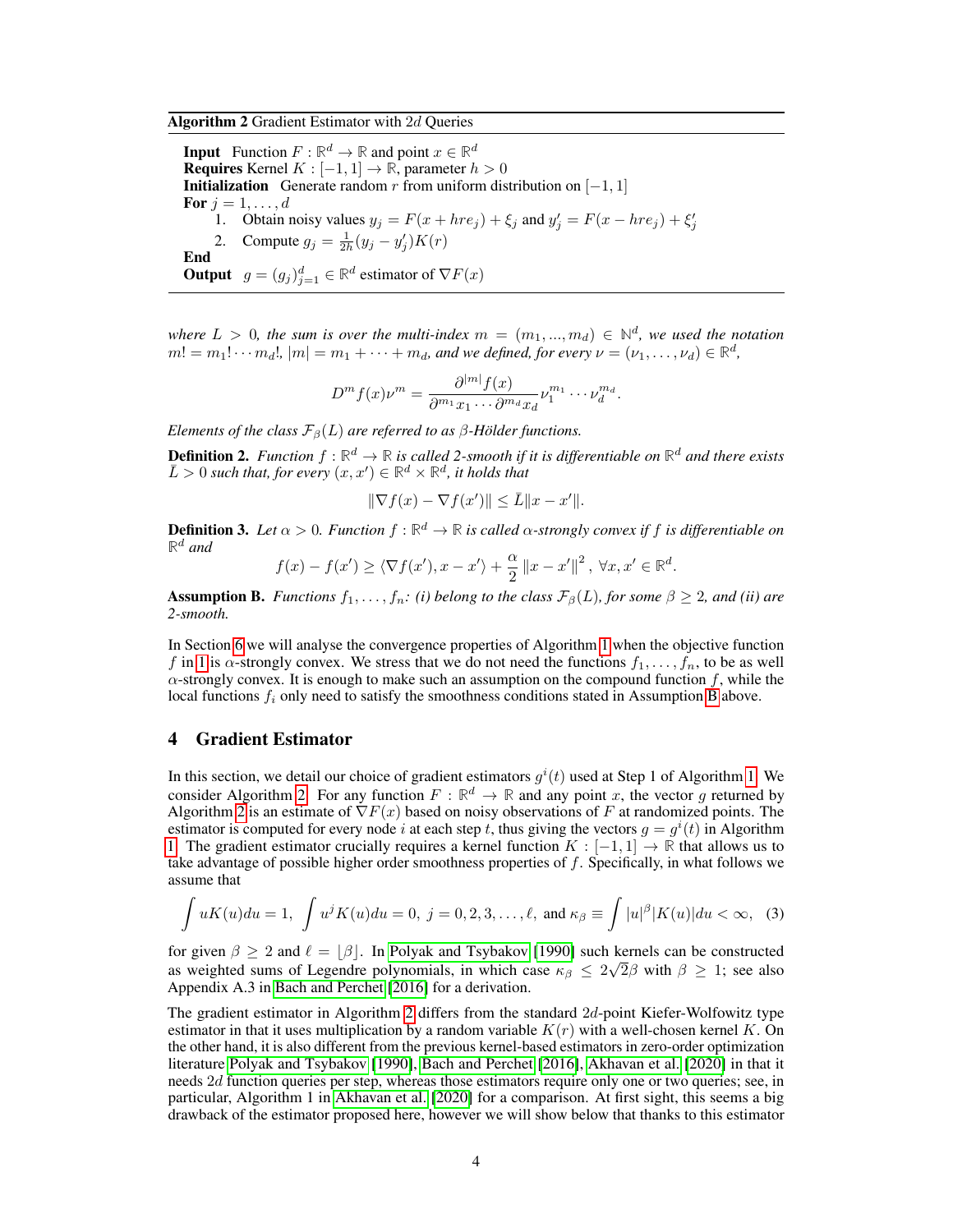we achieve both a more efficient optimization procedure and better rate of convergences for the optimization error.

When the estimator in Algorithm [2](#page-3-2) is used at the  $t$ -th outer step of Algorithm [1,](#page-2-1) it should be intended as a random variable that depends on the randomization used during the current estimation at the given node, as well as on the randomness of the past iterations, inducing the  $\sigma$ -algebra  $\mathcal{F}_t$  (see Section [5](#page-4-0) for the definition). Bounds for the bias of this estimator conditional on the past and for its second moment play an important role below, in our analysis of the convergence rates. These bounds are presented in the next two lemmas, whose proofs are presented in Appendix [B.](#page--1-0) We state them in the simpler setting of Algorithm [2,](#page-3-2) with no reference to the filtration  $(\mathcal{F}_t)_{t\in\mathbb{N}}$ .

<span id="page-4-1"></span>**Lemma 1.** Let  $f : \mathbb{R}^d \to \mathbb{R}$  be a function in  $\mathcal{F}_{\beta}(L)$ ,  $\beta \geq 2$ , and let the random variables  $\xi_1, \ldots, \xi_d$  $\int f(x,y) \, dx \leq f(x)$ ,  $\int f(x,y) \, dx$  independent of r and satisfy  $\mathbb{E}[|\xi_j|] < \infty$ ,  $\mathbb{E}[|\xi_j|] < \infty$ , for  $j = 1, \ldots, d$ . Let the *kernel satisfy conditions* [\(3\)](#page-3-3)*. If the gradient estimator* g *of* f *given by Algorithm [2](#page-3-2) then, for all*  $x \in \mathbb{R}^d$ , √

$$
\|\mathbb{E}[g] - \nabla f(x)\| \le L\kappa_{\beta}\sqrt{d}h^{\beta - 1}.
$$

It is straightforward to see that the bound of Lemma [1](#page-4-1) holds when the estimators are build recursively during the execution of Algorithm [1](#page-2-1) and the expectation is taken conditionally on  $\mathcal{F}_t$ . This will be used in the proofs.

<span id="page-4-2"></span>**Lemma 2.** Let  $f : \mathbb{R}^d \to \mathbb{R}$  be 2-smooth and let  $\max_{x \in \Theta} \|\nabla f(x)\| \leq G$ ,  $\kappa \equiv \int K^2(u) du < \infty$ . Let *the random variables*  $\xi_1,\ldots,\xi_d$  *and*  $\xi'_1,\ldots,\xi'_d$  *be independent of* r *and*  $\mathbb{E}[\xi_j^2] \leq \sigma^2$ ,  $\mathbb{E}[(\xi_j')^2] \leq \sigma^2$ *for* j = 1, . . . , d. *If* g *is defined by Algorithm [2,](#page-3-2) where* x *is a random variable with values in* Θ  $\mathcal{L}$ *independent of r and depending on*  $\xi_1, \ldots, \xi_d$  *and*  $\xi'_1, \ldots, \xi'_d$  *in an arbitrary way, then* 

$$
\mathbb{E}\|g\|^2 \le \frac{3d\kappa}{2}\left(\frac{\sigma^2}{h^2} + \frac{3\bar{L}^2}{4}h^2\right) + 9G^2\kappa.
$$

#### <span id="page-4-0"></span>5 Noise Model

Algorithm [2](#page-3-2) is called to compute estimators of gradients of the local functions  $f_i$ ,  $i = 1, \ldots n$ , at each iteration t of Algorithm [1.](#page-2-1) Thus, we assume that agent i at iteration t generates a uniform random variable  $r_i(t) \sim U[-1, 1]$  and gets 2d noisy observations, defined, for  $j = 1, \ldots, d$ 

$$
y_{i,j}(t) = f(x^{i}(t) + h_{t}r_{i}(t)e_{j}) + \xi_{i,j}(t)
$$
  

$$
y'_{i,j}(t) = f(x^{i}(t) + h_{t}r_{i}(t)e_{j}) + \xi'_{i,j}(t)
$$

where the parameters  $h_t > 0$  will be specified later.

In what follows, we denote by  $\mathcal{F}_t$  the  $\sigma$ -algebra generated by the random variables  $x^i(t)$ , for  $i = 1, \ldots, n$  $i = 1, \ldots, n$  $i = 1, \ldots, n$ . In order to meet the conditions of Lemmas 1 and [2](#page-4-2) for each  $(i, t)$ , we impose the following assumption on the collection of random variables  $(r_i(t), \xi_{i,j}(t), \xi_{i,j}'(t))$ .

<span id="page-4-3"></span>**Assumption C.** For all integers t and  $i \in \{1, \ldots, n\}$  the following properties hold.

- *(i) The random variables*  $r_i(t)$  ∼  $U[-1,1]$  *are independent of*  $\xi_{i,1}(t), \ldots, \xi_{i,d}(t)$ *,*  $\xi'_{i,1}(t), \ldots, \xi'_{i,d}(t)$  and from the  $\sigma$ -algebra  $\mathcal{F}_t$ ,
- $\mathbb{E}[(\xi_{i,j}(t))^2] \leq \sigma^2$ ,  $\mathbb{E}[(\xi'_{i,j}(t))^2] \leq \sigma^2$  for  $j = 1, \ldots, d$ , and some  $\sigma \geq 0$ .

Assumption [C](#page-4-3) is very mild. Indeed, its part (i) occurs as a matter of course since it is unnatural to assume dependence between the random environment noise and artificial random variables  $r_i(t)$ generated by the agents. We state (i) only for the purpose of formal rigor. Remarkably, we do not assume the noises  $\xi_{i,j}(t)$  and  $\xi'_{i,j}(t)$  to have zero mean. What is more, these variables can be deterministic and no independence between them for different  $i, j, t$  is required, so we consider an adversarial environment. Having such a relaxed assumption on the noise is possible because of the multiplication by the zero-mean variable  $K(r)$  in Algorithm [2.](#page-3-2) This and the fact that all components of the vectors are treated separately allows the proofs go through without the zero-mean assumption and under arbitrary dependence between the noises.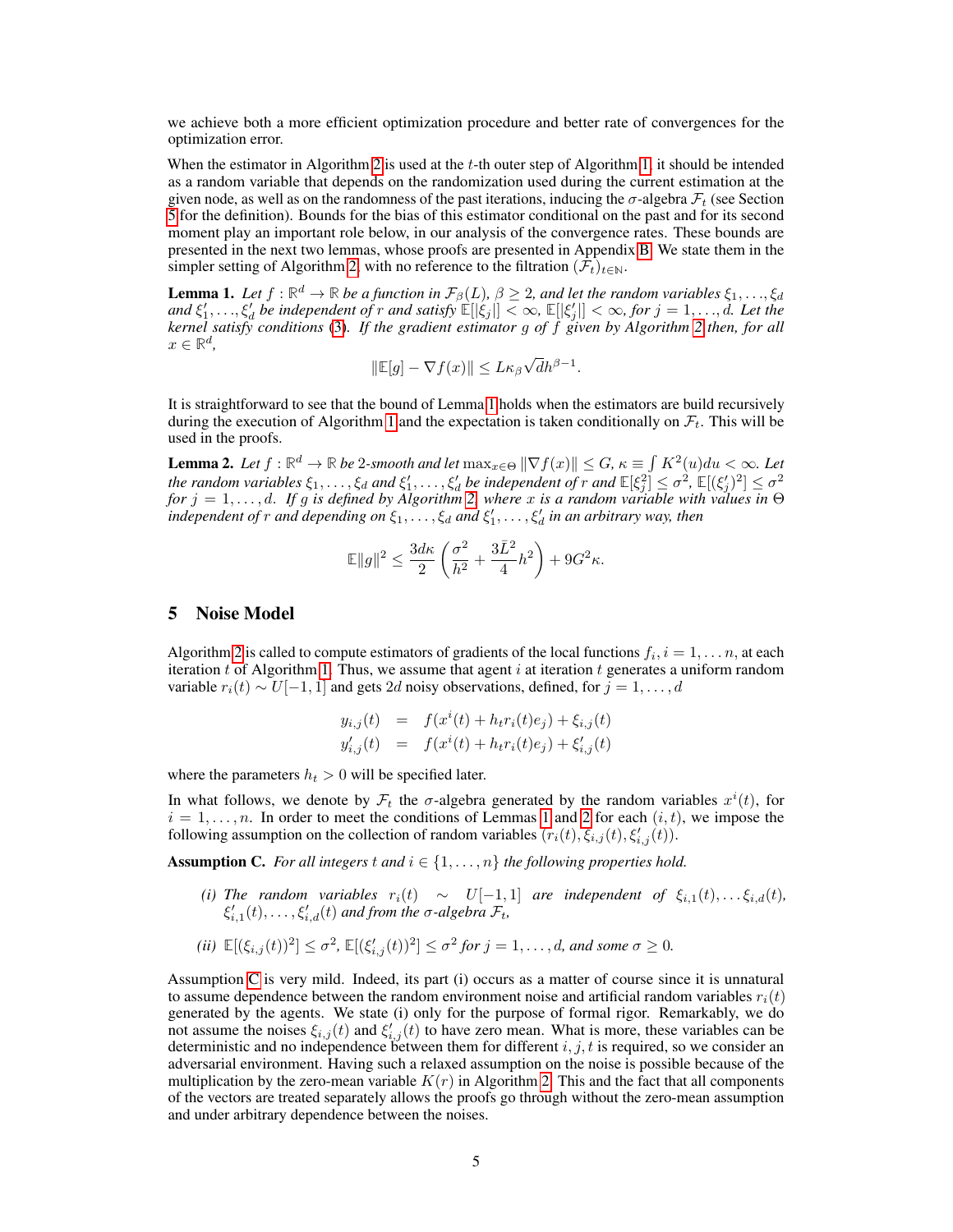## <span id="page-5-0"></span>6 Main Results

In this section, we provide upper bounds on the performance of the proposed algorithms. Recall that  $T_0$  is the number of outer iterations in Algorithm [1.](#page-2-1) Let T be the total number of times that we observed noisy values of each  $f_i$ . At each iteration of Algorithm [2](#page-3-2) we make 2d queries. Thus, to keep the total budget equal to T we need to make  $T_0 = T/(2d)$  steps of Algorithm [1](#page-2-1) (assuming that  $T/(2d)$  is an integer). We compare our results to lower bounds for any algorithm with the total budget of  $T$  queries.

For given  $\beta \ge 2$  $\beta \ge 2$ , we choose the tuning parameters  $\eta_t$  and  $h = h_t$  in Algorithms [1](#page-2-1) and 2 as

<span id="page-5-1"></span>
$$
\eta_t = \frac{2}{\alpha t}, \quad \text{and} \quad h_t = t^{-\frac{1}{2\beta}}.
$$
 (4)

Inspection of the proofs in Appendix [C](#page--1-1) shows that these values of  $\eta_t$  and  $h_t$  lead to the best rates minimizing the bounds. As one can expect, there are two contributions to the bounds, one representing the usual stochastic optimization error, while the second one accounts for the distributed character of the problem. This second contribution to the bounds is driven by the following quantity that we call the mean discrepancy:  $\Delta(t) \equiv n^{-1} \sum_{i=1}^{n} \mathbb{E}[\Vert x^{i}(t) - \bar{x}(t) \Vert]$ 2 ]. It plays an important role in our argument and may be of interest by itself, cf. [Tang et al.](#page-11-5) [\[2019\]](#page-11-5). The next lemma gives a control of the mean discrepancy.

<span id="page-5-4"></span>Lemma 3. *Let Assumptions [A,](#page-2-2) [B,](#page-3-1) and [C](#page-4-3) hold. Let* Θ *be a convex compact subset of* **R** d *. Assume that*  $dim(\Theta) \leq K$  and  $\max_{x \in \Theta} \|\nabla f(x)\| \leq G$ . If the updates  $x^i(t), \bar{x}(t)$  are defined by Algorithm [1,](#page-2-1) in which the gradient estimators for  $i$ -th agent are defined by Algorithm [2](#page-3-2) with  $F = f_i$ ,  $i = 1, \ldots, n$ , *and parameters [\(4\)](#page-5-1) then*

<span id="page-5-3"></span><span id="page-5-2"></span>
$$
\Delta(t) \le \mathcal{A} \left(\frac{\rho}{1-\rho}\right)^2 \frac{d}{\alpha^2} t^{-\frac{2\beta-1}{\beta}},\tag{5}
$$

*where* A *is a constant independent of*  $t, d, \alpha, n, \rho$ . The explicit value of A can be found in the proof.

*Proof Sketch.* Let  $V(t) = \sum_{i=1}^{n} ||x^{i}(t) - \bar{x}(t)||$ <sup>2</sup>, and  $z^{i}(t) = \text{Proj}_{\Theta}(x^{i}(t) - \eta_{t}g^{i}(t)) - (x^{i}(t) \eta_t g^i(t)$ ). The first step is to show that, due to the definition of the algorithm and [A](#page-2-2)ssumptions A on matrix  $W$ , we have

$$
V(t+1) \le \rho^2 \sum_{i=1}^n \left\| x^i(t) - \bar{x}(t) - \eta_t(g^i(t) - \bar{g}(t)) + z^i(t) - \bar{z}(t) \right\|^2, \tag{6}
$$

where  $\bar{g}(t)$  and  $\bar{z}(t)$  denote the averages of  $g^{i}(t)$ 's and  $z^{i}(t)$ 's over the agents i. From [\(6\)](#page-5-2), by using the fact that  $||z^i(t)|| \leq \eta_t ||g^i(t)||$ , applying Lemma [1](#page-4-1) conditionally on  $\mathcal{F}_t$ , taking expectations and then applying Lemma [2](#page-4-2) we deduce the recursion

<span id="page-5-6"></span>
$$
\Delta(t+1)\leq\rho\Delta(t)+\mathcal{A}_1\frac{\rho^2}{1-\rho}\cdot\frac{d}{\alpha^2}t^{-\frac{2\beta-1}{\beta}},
$$

where  $A_1 > 0$  is a constant. The initialization of Algorithm [1](#page-2-1) is chosen so that  $\Delta(1) = 0$ . It follows that  $\Delta(t)$  is bounded by a discrete convolution that can be carefully evaluated leading to [\(5\)](#page-5-3).  $\Box$ 

Using Lemma [3](#page-5-4) we obtain the following theorem.

<span id="page-5-5"></span>**Theorem 4.** Let f be an  $\alpha$ -strongly convex function and let the assumptions of Lemma [3](#page-5-4) be satisfied. *Then for any*  $x \in \Theta$  *the cumulative regret satisfies* 

$$
\sum_{t=1}^{T_0} \mathbb{E} \big[ f(\bar{x}(t)) - f(x) \big] \le \frac{d}{\alpha (1-\rho)} T_0^{\frac{1}{\beta}} \left( \mathcal{B}_1 + \mathcal{B}_2 \rho^2 \right) + \frac{\mathcal{B}_3}{\alpha (1-\rho)} (\log(T_0) + 1),
$$

*where the positive constants*  $B_i$  *are independent of*  $T_0$ ,  $d$ ,  $\alpha$ ,  $n$ ,  $\rho$ . The explicit values of these constants *can be found in the proof. Furthermore, if* x ∗ *is the minimizer of* f *over* Θ *the optimization error of the averaged estimator*  $\hat{x}(T_0) = \frac{1}{T_0} \sum_{t=1}^{T_0} \bar{x}(t)$  *satisfies* 

$$
\mathbb{E}[f(\hat{x}(T_0)) - f(x^*)] \le \frac{d}{\alpha(1-\rho)} T_0^{-\frac{\beta-1}{\beta}} (\mathcal{B}_1 + \mathcal{B}_2 \rho^2) + \frac{\mathcal{B}_3}{\alpha(1-\rho)} (\frac{\log(T_0) + 1}{T_0}).
$$
 (7)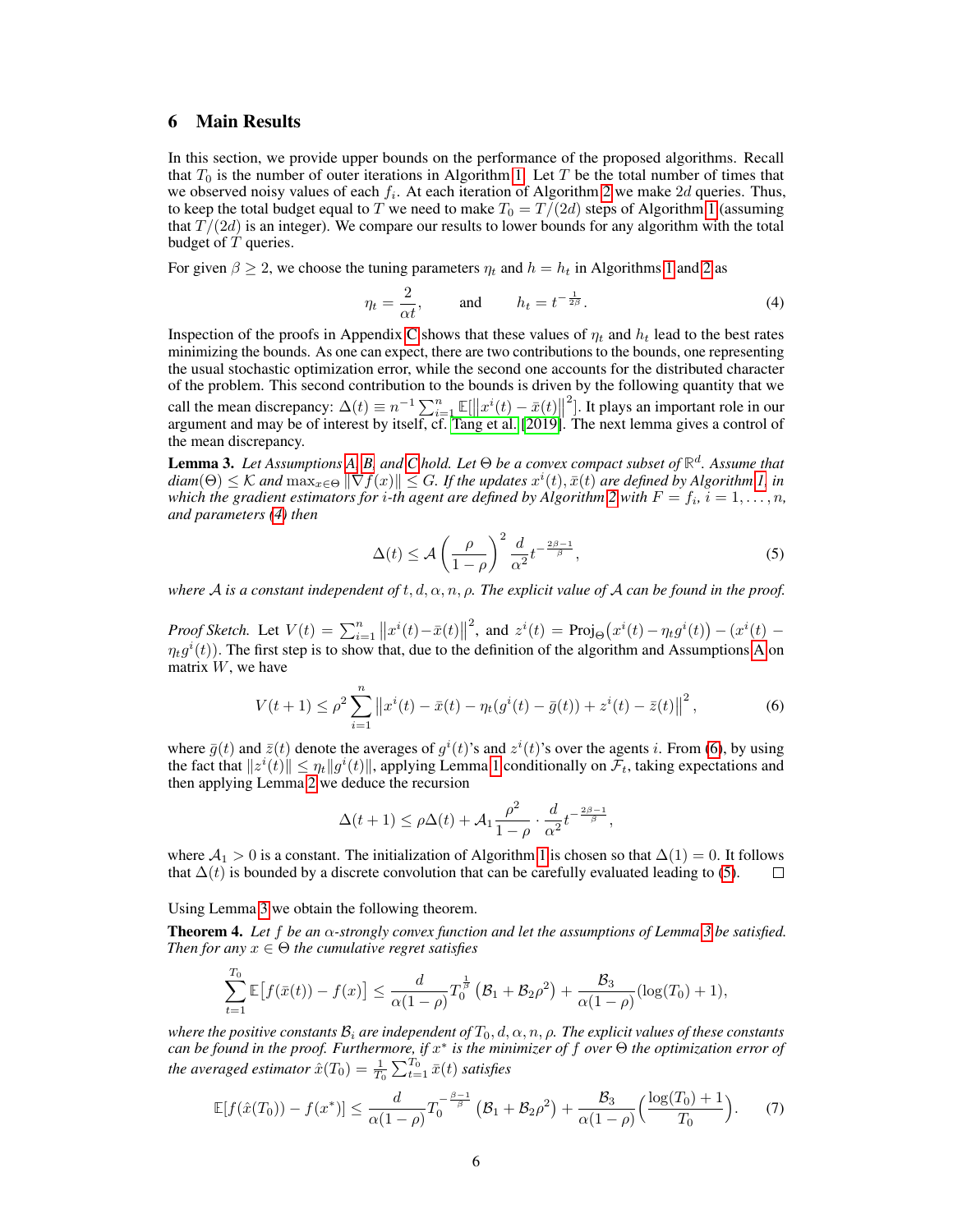*Proof sketch.* Note first that, due to the definition of Algorithm [1](#page-2-1) and to the properties of matrix W we have  $\bar{x}(t+1) = \bar{x}(t) - \eta_t \bar{g}(t) + \bar{z}(t)$ . This resembles the usual recursion of the gradient algorithm with an additional term  $\overline{z}(t) = n^{-1} \sum_{i=1}^n z^i(t)$ , where  $||z^i(t)|| \leq \eta_t ||g^i(t)||$ . Using this bound and  $\alpha$ -strong convexity of f, analyzing the recursion in the standard way and taking conditional expectations we obtain that, for any  $x \in \Theta$ ,

$$
f(\bar{x}(t)) - f(x) \le \frac{1}{2\eta_t} \mathbb{E}\left[a_t - a_{t+1}|\mathcal{F}_t\right] - \frac{\alpha a_t}{2} + \frac{2\eta_t}{n} \sum_{i=1}^n \mathbb{E}\left[\left\|g^i(t)\right\|^2|\mathcal{F}_t\right] + \underbrace{\left\|\mathbb{E}\left[\bar{g}(t)|\mathcal{F}_t\right] - \nabla f(\bar{x}(t))\right\| \|\bar{x}(t) - x\|}_{\text{Bias1}} + \underbrace{\frac{1}{\eta_t} \mathbb{E}\left[\langle\bar{z}(t), \bar{x}(t) - x|\mathcal{F}_t\right]}_{\text{Bias2}},
$$
\n(8)

where  $a_t = ||\bar{x}(t) - x||^2$ . Here, the term Bias2 is entirely induced by the distributed nature of the problem. Using the properties of Euclidean projection and some algebra, it can be bounded as

<span id="page-6-1"></span><span id="page-6-0"></span>Bias2 
$$
\leq \frac{3\eta_t}{2(1-\rho)n} \sum_{i=1}^n \mathbb{E} [\left\|g^i(t)\right\|^2 |\mathcal{F}_t] + \frac{1-\rho}{2n\eta_t} \sum_{i=1}^n \left\|x^i(t) - \bar{x}(t)\right\|^2.
$$
 (9)

On the other hand, Bias1 accumulates two contributions, the first due to the gradient approximation (cf. Lemma [1\)](#page-4-1) and the second due to the distributed nature of the problem:

Bias1 
$$
\leq \kappa_{\beta} L \sqrt{d} h_t^{\beta - 1} \|\bar{x}(t) - x\| + \frac{\bar{L}}{n} \sum_{i=1}^n \|x^i(t) - \bar{x}(t)\| \|\bar{x}(t) - x\|
$$
  
 $\leq \left(\frac{(\kappa_{\beta} L)^2}{\alpha} d h_t^{2(\beta - 1)} + \frac{\alpha a_t}{4}\right) + \left(\frac{\bar{L} t \alpha (1 - \rho)}{n} \sum_{i=1}^n \|x^i(t) - \bar{x}\|^2 + \frac{\bar{L} \mathcal{K}^2}{4 t \alpha (1 - \rho)}\right).$  (10)

Next, we combine inequalities [\(8\)](#page-6-0)–[\(10\)](#page-6-1), take expectations of both sides of the resulting inequality, and use Lemmas [2](#page-4-2) and [3](#page-5-4) to bound the second moments  $\mathbb{E}[\Vert g^{i}(t)\Vert^{2}]$  and the mean discrepancy. The final result is obtained by summing up from  $t = 1$  to  $t = T_0$  and recalling that  $\eta_t = \frac{2}{\alpha t}$ ,  $h_t = t^{-\frac{1}{2\beta}}$ .  $\Box$ 

Due to  $\alpha$ -strong convexity of f, Theorem [4](#page-5-5) immediately implies a bound on the estimation error  $\mathbb{E}[\|\hat{x}(T_0) - x^*\|^2]$ . The bound is of the order of the right-hand side of [\(7\)](#page-5-6) divided by  $\alpha$ . Furthermore, we get the following result about local estimators, which follows from a slight modification of Lemma [3](#page-5-4) and Theorem [4.](#page-5-5)

Corollary 5. *Let Assumptions [A,](#page-2-2) [B,](#page-3-1) and [C](#page-4-3) hold. Let* Θ *be a convex compact subset of* **R** d *. Assume* that diam( $\Theta$ )  $\leq$  K and  $\max_{x \in \Theta} \|\nabla f(x)\| \leq G$ . If the updates  $x^i(t)$  are defined by Algorithm *1*, in which the gradient estimators for *i*-th agent are defined by Algorithm [2](#page-3-2) with  $F = f_i$ ,  $i =$ 1,..., *n*, and parameters  $\eta_t = \frac{4}{\alpha(t+1)}$ ,  $h_t = t^{-\frac{1}{2\beta}}$  then the local average estimator  $\hat{x}^i(T_0)$  =  $\frac{2}{T_0(T_0+1)}\sum_{t=1}^{T_0} t x^i(t)$  satisfies

$$
\mathbb{E}[\|\hat{x}^{i}(T_0)-x^*\|^2] \leq C \min\left\{1, \frac{d}{\alpha^2(1-\rho)}T_0^{-\frac{\beta-1}{\beta}}\left(1+\frac{n\rho^2}{(1-\rho)T_0}\right)\right\}, \quad i=1,\ldots,n,
$$

*where*  $C > 0$  *is a positive constant independent of*  $T_0, d, \alpha, n, \rho$ *.* 

We now state a corollary of Theorem [4](#page-5-5) for an algorithm with total budget of  $T$  queries. Assume that  $T_0 = T/(2d)$  is an integer. As our algorithm makes  $2d$  queries per step the estimator  $\hat{x}(T/(2d))$  uses the total budget of T queries. Combining Theorem [4](#page-5-5) with the trivial bound  $\mathbb{E}[f(\hat{x}(T/(2d)) - f(x^*))] \le$  $GK$  we get the following result.

<span id="page-6-2"></span>**Corollary 6.** Let  $T \geq 2d$  and let the assumptions of Theorem [4](#page-5-5) be satisfied. Then we have

$$
\mathbb{E}[f(\hat{x}(T/(2d)) - f(x^*)] \leq C \min\left\{1, \frac{d^{2-1/\beta}}{\alpha(1-\rho)}T^{-\frac{\beta-1}{\beta}}\right\},\
$$

*where*  $C > 0$  *is a positive constant independent of*  $T, d, \alpha, n, \rho$ .

<span id="page-6-3"></span>We now state several important implications of our results.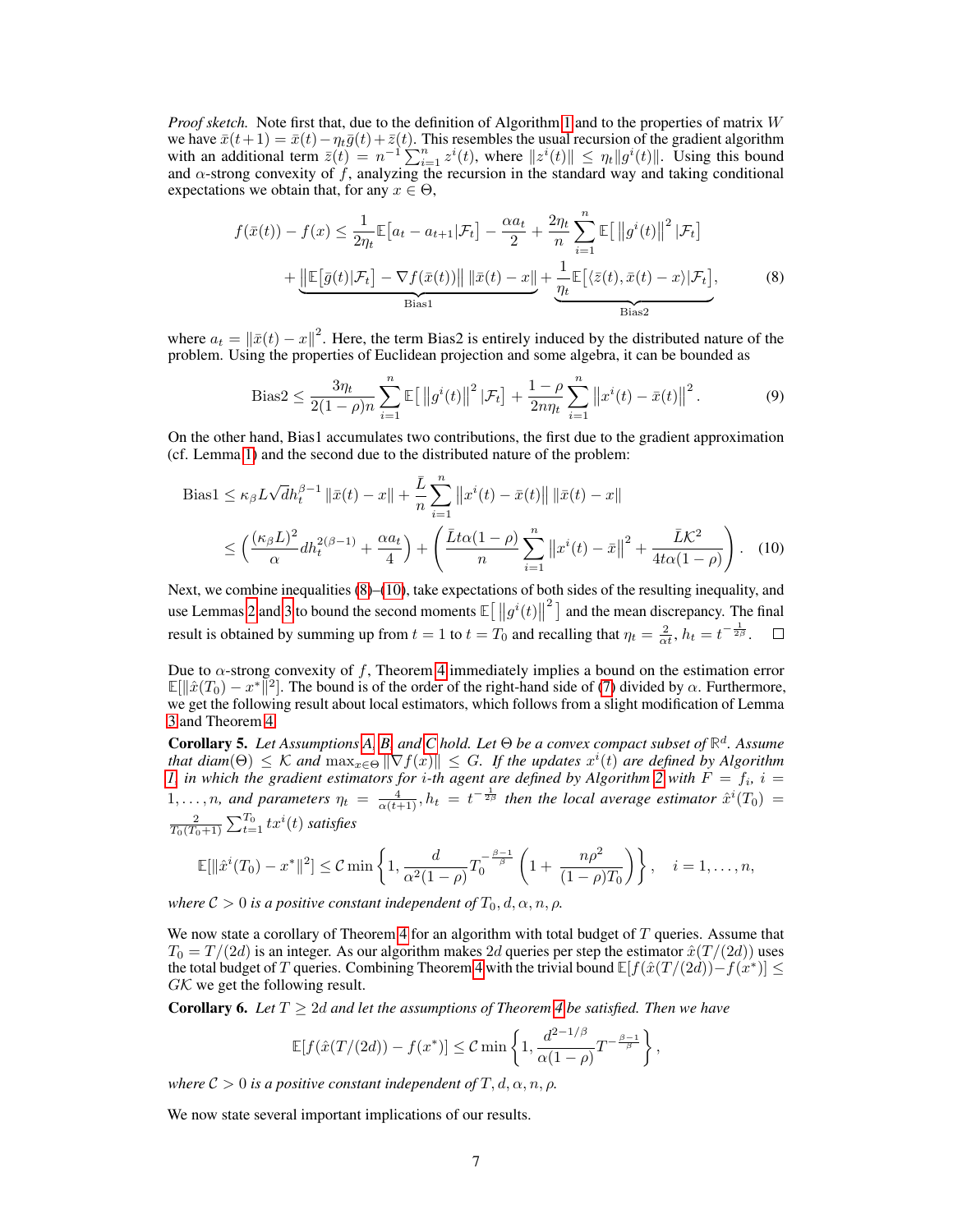Remark 1. *Previous bounds on zero-order distributed optimization [Qu and Li](#page-11-3) [\[2018\]](#page-11-3), [Yu et al.](#page-11-4)* [\[2019\]](#page-11-5), [Tang et al.](#page-11-5) [2019] contain a dependency of  $(1 - \rho)^{-2}$  in the "connectivity" parameter  $\rho$ . *While Theorem [4](#page-5-5) covers a more difficult noisy setting, our bound displays a better dependency of*  $(1 - \rho)^{-1}$ . Since most common values of  $1 - \rho$  are of the order  $n^{-2}$  (or  $n^{-1}$ ), this represents a *substantial gain.*

<span id="page-7-7"></span>**Remark 2.** *The case*  $n = 1$ ,  $\rho = 0$  *corresponds to usual (undistributed) zero-order stochastic optimization. Then Corollary* [6](#page-6-2) gives a bound of order  $\min\left(1, \frac{d^{2-1/\beta}}{\alpha}\right)$  $\frac{e^{-1/\beta}}{\alpha}T^{-\frac{\beta-1}{\beta}}$ ). This improves upon *the bound*<sup>[1](#page-7-1)</sup> min  $\left(1, \frac{d^2}{\alpha}\right)$  $\frac{d^2}{\alpha}T^{-\frac{\beta-1}{\beta}}$  obtained under the same assumptions in [Akhavan et al.](#page-9-1) [\[2020\]](#page-9-1). Still *our bound does not match the minimax lower bound established in [Akhavan et al.](#page-9-1) [\[2020\]](#page-9-1) and equal to*

$$
\min\left(\max(\alpha, T^{-1/2+1/\beta}), \frac{d}{\sqrt{T}}, \frac{d}{\alpha}T^{-\frac{\beta-1}{\beta}}\right). \tag{11}
$$

<span id="page-7-2"></span>*For*  $\alpha \approx 1$  *the lower bound* [\(11\)](#page-7-2) *scales as*  $\min(1, \frac{d}{\alpha}T^{-\frac{\beta-1}{\beta}})$ *. It has the same behavior in the interesting regime of*  $\alpha$  *not too small* ( $\alpha \geq T^{-1/2+1/\beta}$ ) and  $T \geq d$ . Note, however, that the *lower bound* [\(11\)](#page-7-2) *is obtained for the setting with i.i.d. noise, while our upper bound is valid under adversarial noise. Therefore, it may seem rather surprising that the ratio is only*  $d^{1-1/β}$ .

<span id="page-7-4"></span>Remark 3. *With the same budget of queries* T*, the* 2d*-point method in Algorithm [2](#page-3-2) is computationally simpler than the methods with one or two queries per step [Polyak and Tsybakov](#page-10-14) [\[1990\]](#page-10-14), [Bach and](#page-9-2) [Perchet](#page-9-2) [\[2016\]](#page-9-2), [Akhavan et al.](#page-9-1) [\[2020\]](#page-9-1) previously suggested for the same setting. For example, the method in [Bach and Perchet](#page-9-2)* [\[2016\]](#page-9-2), *Akhavan et al.* [\[2020\]](#page-9-1) *prescribes, at each step*  $t = 1, \ldots, T$ *, to generate a random variable uniformly distributed on the unit sphere in* **R** d *. This requires of order* d *calls of one-dimensional random variable generator. Overall, in* T *steps, the number of calls is of order*  $dT$ *. For our method with the same budget* T, we make of order  $T_0 = T/(2d)$  *steps and at each step we need to call the generator only once in order to get*  $r \sim U[-1,1]$ *. Thus, with the same budget of queries, Algorithm [2](#page-3-2) needs* ∼ 1/d<sup>2</sup> *less calls of random variable generator than the gradient estimator in [Bach and Perchet](#page-9-2) [\[2016\]](#page-9-2), [Akhavan et al.](#page-9-1) [\[2020\]](#page-9-1).*

In Appendix [E,](#page--1-2) we present a numerical comparison between the algorithm proposed in this paper and that in [Akhavan et al.](#page-9-1) [\[2020\]](#page-9-1). The results confirm our theoretical findings. The algorithm of this paper converges faster and the advantage is more pronounced as d increases.

## <span id="page-7-0"></span>7 Improved Bounds for  $\beta = 2$

In this section we provide improved upper bounds for the case  $\beta = 2$  in Corollary [6,](#page-6-2) where we relax the dependency over d, from  $d^{3/2}$  to d.

Following the literature on undistributed zero-order optimization, we use a standard 2-point method with elements of the analysis developed in [Flaxman et al.](#page-10-15) [\[2005\]](#page-10-15), [Agarwal et al.](#page-9-4) [\[2010\]](#page-9-4), [Duchi et al.](#page-10-16) [\[2015\]](#page-10-16), [Shamir](#page-11-9) [\[2013,](#page-11-9) [2017\]](#page-11-10), [Akhavan et al.](#page-9-1) [\[2020\]](#page-9-1) among others. Specifically, we define

<span id="page-7-5"></span>
$$
g^{i}(t) = \frac{d}{2h_{t}}(y_{i}(t) - y'_{i}(t))\zeta_{i}(t)
$$
  
where  $y_{i}(t) = f_{i}(x^{i}(t) + h_{t}\zeta_{i}(t)) + \xi_{i}(t), y'_{i}(t) = f_{i}(x^{i}(t) - h_{t}\zeta_{i}(t)) + \xi'_{i}(t),$  (12)

<span id="page-7-3"></span>with the random variables  $\zeta_i(t)$ ,  $1 \le i \le n$ ,  $1 \le t \le T$ , that are i.i.d. uniformly distributed on the unit Euclidean sphere in  $\mathbb{R}^d$ . We make the following assumption on the noise analogous to Assumption [C.](#page-4-3) **Assumption D.** For all integers t and all  $i \in \{1, \ldots, n\}$  the following properties hold.

- (i) The random variables  $\zeta_i(t)$  are independent of  $\xi_i(t)$ ,  $\xi'_i(t)$  and from the  $\sigma$ -algebra  $\mathcal{F}_t$ ,
- (*ii*)  $\mathbb{E}[(\xi_i(t))^2] \leq \sigma^2$ ,  $\mathbb{E}[(\xi'_i(t))^2] \leq \sigma^2$  for some  $\sigma \geq 0$ .

<span id="page-7-6"></span>Theorem 7. *Let* f *be an* α*-strongly convex function. Let Assumptions [A,](#page-2-2) [B,](#page-3-1) and [D](#page-7-3) hold with*  $\beta = 2$ . Let  $\Theta$  be a convex compact subset of  $\mathbb{R}^d$ , and assume that diam( $\Theta$ )  $\leq$  K. Assume that

<span id="page-7-1"></span><sup>&</sup>lt;sup>1</sup>The recent work [Novitskii and Gasnikov](#page-10-17) [\[2021\]](#page-10-17) obtains the same improvement using the gradient estimator of [Akhavan et al.](#page-9-1) [\[2020\]](#page-9-1). However, as we explain in Remark [3](#page-7-4) that estimator is less appealing from the computational point of view.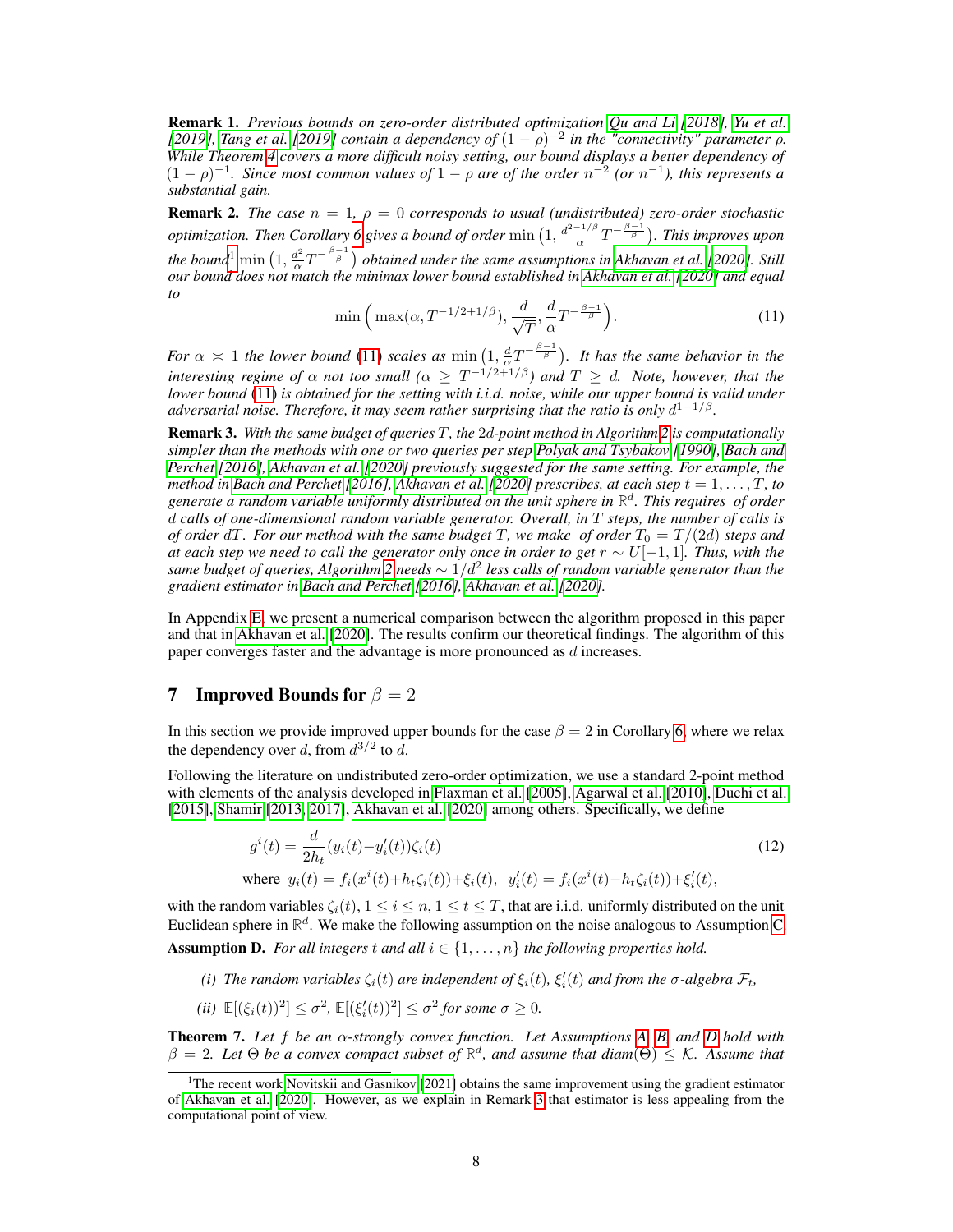$\max_{x \in \Theta} \|\nabla f_i(x)\| \leq G$ , for  $1 \leq i \leq n$ . Let the updates  $x^i(t)$ ,  $\bar{x}(t)$  be defined by Algorithm [1,](#page-2-1) in which the gradient estimator for *i*-th agent is defined by [\(12\)](#page-7-5), and  $\eta_t = \frac{1}{\alpha t}$ ,  $h_t = \left(\frac{3d^2\sigma^2}{2L\alpha t + 9L}\right)$  $\frac{3d^2\sigma^2}{2L\alpha t+9L^2d^2}\Big)^{1/4}.$ Then for the estimator  $\tilde{x}(T) = \frac{1}{T - \lfloor T/2 \rfloor} \sum_{t= \lfloor T/2 \rfloor + 1}^{T} \bar{x}(t)$  we have

$$
\mathbb{E}[f(\tilde{x}(T)) - f(x^*)] \le \frac{\mathcal{B}}{1 - \rho} \left( \frac{d}{\sqrt{\alpha T}} + \frac{d^2}{\alpha T} \right),\,
$$

*where*  $\mathcal{B} > 0$  *is a constant independent of*  $T, d, \alpha, n, \rho$ *.* 

The main idea of the proof is to use surrogate functions  $\hat{f}_t^i(x)$ , for  $1 \leq i \leq n$ , defined, for every  $x \in \mathbb{R}^d$ , as  $\hat{f}_t^i(x) = \mathbb{E} f_i(x + h_t\tilde{\zeta})$ , where the expectation with respect to the random vector  $\tilde{\zeta}$  $x \in \mathbb{R}$ , as  $f_t(x) = \mathbb{L} f_i(x + h_t \zeta)$ , where the expectation with respect to the random vector  $\zeta$  uniformly distributed on the unit ball  $B_d = \{u \in \mathbb{R}^d : ||u|| \leq 1\}$ . A result, which can be traced back to [Nemirovsky and Yudin](#page-10-18) [\[1983\]](#page-10-18) implies the fact that  $g^{i}(t)$  is an unbiased estimator of the gradient of the surrogate function  $\hat{f}_t^i$  at  $x^i(t)$ . Thus, we can consider Algorithm [1](#page-2-1) as a gradient descent for the surrogate function. Then replacing  $f_i$  and  $f$  by the surrogate functions with the cost of the order  $h_t^2$ , we can recover the initial problem. This method does not work for  $\beta > 2$  since the error of approximation by surrogate function becomes of bigger order than the optimal rate  $T^{-\frac{\beta-1}{\beta}}$ . The results that we implement as tools for this section are given in Appendix [D.](#page--1-3)

Combining Theorem [7](#page-7-6) with the obvious bound  $\mathbb{E}[f(\tilde{x}(T)) - f(x^*)] \leq G\mathcal{K}$  we obtain

<span id="page-8-1"></span>
$$
\mathbb{E}[f(\tilde{x}(T)) - f(x^*)] \le \frac{\mathcal{B}'}{1 - \rho} \min\left(1, \frac{d}{\sqrt{\alpha T}}\right),\tag{13}
$$

where  $\mathcal{B}' > 0$  is a constant independent of  $T, d, \alpha, n, \rho$ . By comparing this upper bound with the minimax lower bound [\(11\)](#page-7-2) for  $\beta = 2$ , one can note that [\(13\)](#page-8-1) is optimal with respect to the parameters T and d when  $\alpha \approx 1$ .

## <span id="page-8-0"></span>8 Discussion

We expand our discussion on previous related work, comparing our results to the state-of-the-art distributed and undistributed zero-order optimization settings, and highlight few key open problems.

Comparison to Zero-Order Distributed Settings Distributed opimization with noisy functions' queries was considered in detail in [Sahu et al.](#page-11-6) [\[2018b,](#page-11-6)[a\]](#page-11-7), where the setting differs from ours in some key aspects: the updates are obtained not as in Step 2 of Algorithm [1](#page-2-1) but rather via decentralized techniques, matrix W is random, the noise is zero-mean random rather than adversarial, and 2-point gradient estimator is used. Papers [Sahu et al.](#page-11-6) [\[2018b,](#page-11-6)[a\]](#page-11-7) provide, for  $\beta = 2$  and  $\beta = 3$ , bounds on  $\mathbb{E}[\Vert x^i(T) - x^* \Vert^2]$  of the order at least  $\frac{n^{3/2}}{(1-\alpha)}$  $\frac{n^{3/2}}{(1-\rho)^2}T^{-1/2}$  and  $\frac{n^{3/2}}{(1-\rho)}$  $\frac{n^{3/2}}{(1-\rho)^2}T^{-2/3}$ , respectively, as functions of n,  $\rho$  and T. Their bounds contain uncontrolled terms of the form  $\mathbb{E}[\Vert x^{i}(k_0) - x^* \Vert^2]$  for some large enough  $k_0 = k_0(n, \alpha, d)$  leaving unclear the resulting rate. Paper [Hajinezhad et al.](#page-10-11) [\[2019\]](#page-10-11) considers 2-point methods with stochastic queries but assume that the noise is the same for both queries and deal with non-convex optimization. Noisy-free zero-order distributed optimization is studied by [Qu](#page-11-3) [and Li](#page-11-3) [\[2018\]](#page-11-3), [Yu et al.](#page-11-4) [\[2019\]](#page-11-4), [Tang et al.](#page-11-5) [\[2019\]](#page-11-5). From these, [Tang et al.](#page-11-5) [\[2019\]](#page-11-5) is the closest to our work as it builds on the updates as at Step 2 of Algorithm [1](#page-2-1) (though without projections). The bounds obtained therein are of the order  $(1 - \rho)^{-2}$  considered as functions of  $\rho$ , although they hold for the larger class of gradient dominant functions. As noted in Remark [1](#page-6-3) the bound of Theorem [4](#page-5-5) scales only as  $(1 - \rho)^{-1}$  and this bound holds true, in particular, for noisy-free setting, which is its special case corresponding to  $\sigma = 0$ . Since most common values of  $1 - \rho$  are of the order  $n^{-2}$  (or  $n^{-1}$ ), this represents a substantial gain. Moreover, Theorem [4](#page-5-5) covers a difficult noise setting as we deal with adversarial noise. It is also worthwhile to note that the first-order distributed optimization exhibits much better dependency on  $\rho$  since bounds that scale as  $(1 - \rho)^{-1/2}$  can be achieved, see [\[Duchi](#page-10-16) [et al., 2015,](#page-10-16) [Scaman et al., 2019\]](#page-11-2). Some of the references mentioned above considered unconstrained optimization while our results deal with constrained optimization. Note that the only difference in the proofs of the upper bounds for constrained and unconstrained cases is in the presence of an additional term proportional to the second moment of the gradient at the update (see Lemma 2.4 in [Akhavan](#page-9-1) [et al.](#page-9-1) [\[2020\]](#page-9-1) for a similar argument). Since this additional term is bounded independently of  $\rho$  the overall dependency on  $\rho$  remains the same.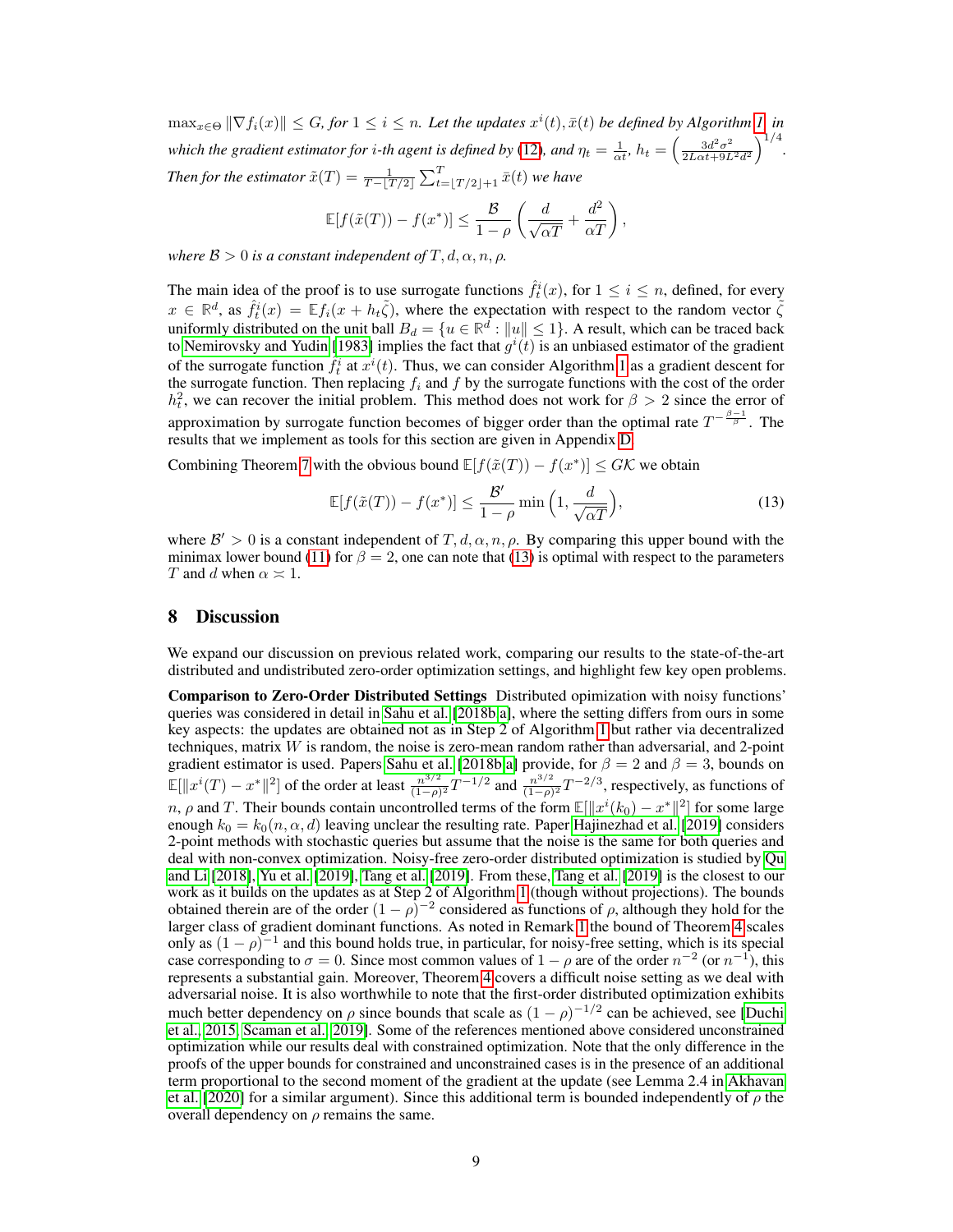Computational and Statistical Advantage of the Proposed Gradient Estimator As we high-lighted in Section [6](#page-5-0) the gradient estimator in Algorithm [2](#page-3-2) requires 2d function queries. At first sight this seems problematic when the dimension d is high, as they need at least  $T = 2d$  queries. However, the lower bounds in [Shamir](#page-11-9) [\[2013\]](#page-11-9), [Akhavan et al.](#page-9-1) [\[2020\]](#page-9-1) reported in [\(11\)](#page-7-2) above indicate that no estimator can achieve nontrivial convergence rate for zero-order optimization when  $T \lesssim d^{\frac{\beta}{\beta-1}}$ . Thus, having the total budget of  $T \gg d$  queries is a necessary condition for success of any zero-order stochastic optimization method. Algorithms with one or two queries per step can, of course, be realized for  $T \lesssim d$  but in this case they do not enjoy any nontrivial error behavior. Moreover, by Remark [3,](#page-7-4) with the same total budget of queries  $T$ , the gradient estimator from Algorithm [2](#page-3-2) is computationally more efficient<sup>[2](#page-9-5)</sup> than the estimators in [Polyak and Tsybakov](#page-10-14) [\[1990\]](#page-10-14), [Bach and Perchet](#page-9-2) [\[2016\]](#page-9-2), [Akhavan et al.](#page-9-1) [\[2020\]](#page-9-1). Indeed, with the same budget of queries, it needs  $1/d^2$  less calls of random variable generator than it would be for the gradient estimator in [Bach and Perchet](#page-9-2) [\[2016\]](#page-9-2), [Akhavan et al.](#page-9-1) [\[2020\]](#page-9-1). At the same time, as detailed in Remark [2](#page-7-7) the proposed gradient estimator yields better rates on the optimization error. We conclude that the proposed zero-order optimization procedure provides both a computational and statistical improvement over the state-of-the-art methods in [Akhavan et al.](#page-9-1) [\[2020\]](#page-9-1).

Limitations and Future Work A main problem, which remains open, is to study whether the dependency of  $(1 - \rho)^{-1}$  in the upper bounds in Corollary [6](#page-6-2) and Theorem [7](#page-7-6) is minimax optimal. Moreover, in the standard (undistributed) setting it remains an open problem to design a zeroorder optimization procedure that meets the minimax lower bound [\(11\)](#page-7-2) with respect to all problem parameters  $(T, d, \beta \text{ and } \alpha)$ . Further directions of research include the analysis of disturbed zero-order algorithms for larger classes of functions, such as  $\alpha$ -gradient dominant ones, as well as extension of our results to stochastic updates or asynchronous activation schemes.

## Funding Disclosure

A. Akhavan and M. Pontil were partially supported by SAP SE. The research of A.B. Tsybakov is supported by a grant of the French National Research Agency (ANR), "Investissements d'Avenir" (LabEx Ecodec/ANR-11-LABX-0047).

#### References

- <span id="page-9-4"></span>A. Agarwal, O. Dekel, and L. Xiao. Optimal algorithms for online convex optimization with multipoint bandit feedback. In *Proc. 23rd International Conference on Learning Theory*, pages 28–40, 2010.
- <span id="page-9-1"></span>A. Akhavan, M. Pontil, and A.B. Tsybakov. Exploiting higher order smoothness in derivative-free optimization and continuous bandits. In *Advances in Neural Information Processing Systems 33*, 2020.
- <span id="page-9-2"></span>F. Bach and V. Perchet. Highly-smooth zero-th order online optimization. In *Proc. 29th Annual Conference on Learning Theory*, pages 1–27, 2016.
- A. Belloni, T. Liang, H. Narayanan, and A. Rakhlin. Escaping the local minima via simulated annealing: Optimization of approximately convex functions. In *Proc. 28th Annual Conference on Learning Theory*, pages 240–265, 2015.
- <span id="page-9-3"></span>S. Boyd, A. Ghosh, B. Prabhakar, and D. Shah. Randomized gossip algorithms. *IEEE Transactions on Information Theory*, 52(6):2508–2530, 2006.
- <span id="page-9-0"></span>S. Boyd, N. Parikh, E. Chu, B. Peleato, and J. Eckstein. Distributed optimization and statistical learning via the alternating direction method of multipliers. *Foundations and Trends in Machine Learning*, 3:1–122, 2011.

<span id="page-9-5"></span><sup>&</sup>lt;sup>2</sup>One may object that the computation bottleneck in zero-order optimization is in function evaluation; however such costs are *external* to the optimization procedure, for example they may be performed by black-box software running on external machines or devices. Thus such costs should not be taken into account in evaluating the procedure itself. In this sense our computational speedup is important for high dimensional settings.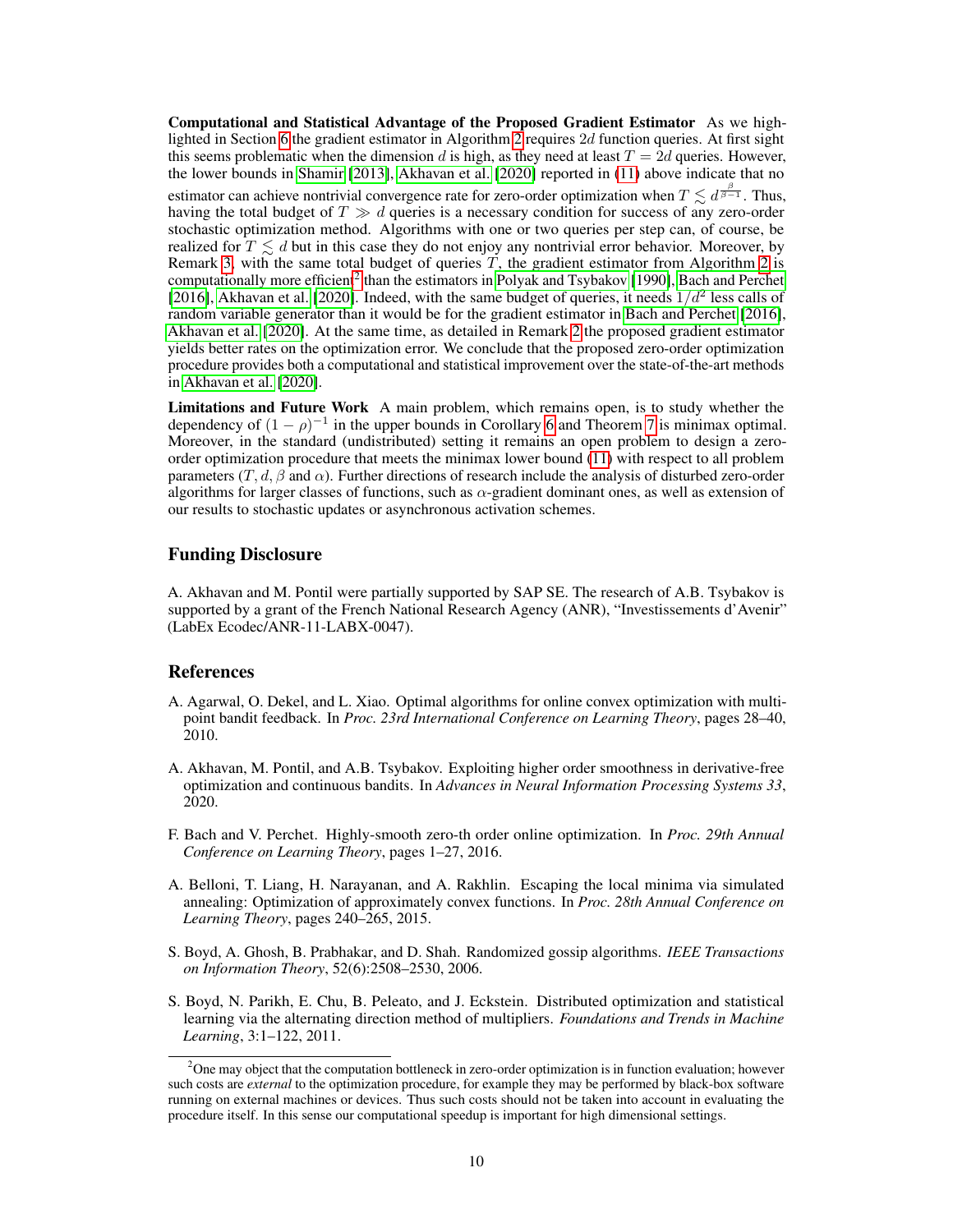- L. Devroye, L. Györfi, and G. Lugosi. *A Probabilistic Theory of Pattern Recognition*. Springer, New York, 1996.
- <span id="page-10-2"></span>J. C. Duchi, A. Agarwal, and M. J. Wainwright. Dual averaging for distributed optimization: Convergence analysis and network scaling. *IEEE Transactions on Automatic Control*, 57(3): 592–606, 2012.
- <span id="page-10-16"></span>J. C. Duchi, M. I. Jordan, M. J. Wainwright, and A. Wibisono. Optimal rates for zero-order convex optimization: The power of two function evaluations. *IEEE Transactions on Information Theory*, 61(5):2788–2806, 2015.
- <span id="page-10-15"></span>A. D. Flaxman, A. T. Kalai, and H. B. McMahan. Online convex optimization in the bandit setting: gradient descent without a gradient. In *Proc. 16th Annual ACM-SIAM Symposium on Discrete algorithms (SODA)*, pages 385—-394, 2005.
- <span id="page-10-11"></span>D. Hajinezhad, M. Hong, and A. Garcia. Zeroth order nonconvex multi-agent optimization over networks. *IEEE Transactions on Automatic Control*, 64(10):3995–4010, 2019.
- <span id="page-10-6"></span>D. Jakovetić. A unification and generalization of exact distributed first-order methods. *IEEE Transactions on Signal and Information Processing over Networks*, 5(1):31–46, 2019.
- <span id="page-10-3"></span>D. Jakovetić, J. Xavier, and J. M. F. Moura. Fast distributed gradient methods. *IEEE Transactions on Automatic Control*, 59(5):1131–1146, 2014.
- <span id="page-10-5"></span>S. Kia, J. Cortés, and S. Martínez. Distributed convex optimization via continuous-time coordination algorithms with discrete-time communication. *Autom.*, 55:254–264, 2015.
- <span id="page-10-9"></span>T. Kraska, A. Talwalkar, J. C. Duchi, R. Griffith, M. Franklin, and M. I. Jordan. MLbase: A distributed machine-learning system. In *CIDR*, 2013.
- <span id="page-10-8"></span>L. Liu, C. Luo, and F. Shen. Multi-agent formation control with target tracking and navigation. In *2017 IEEE International Conference on Information and Automation (ICIA)*, pages 98–103, 2017. doi: 10.1109/ICInfA.2017.8078889.
- <span id="page-10-4"></span>I. Lobel, A. Ozdaglar, and D. Feijer. Distributed multi-agent optimization with state-dependent communication. *Mathematical Programming*, 129:255––284, 2011.
- <span id="page-10-0"></span>A. Nedic and A. Ozdaglar. Distributed subgradient methods for multi-agent optimization. *IEEE Transactions on Automatic Control*, 54(1):48–61, 2009.
- <span id="page-10-1"></span>A. Nedic, A. Ozdaglar, and P. Parrilo. Constrained consensus and optimization in multi-agent networks. *Automatic Control, IEEE Transactions on*, 55:922–938, 2010.
- <span id="page-10-18"></span>A. S. Nemirovsky and D. B Yudin. *Problem Complexity and Method Efficiency in Optimization.* Wiley & Sons, 1983.
- <span id="page-10-17"></span>V. Novitskii and A. Gasnikov. Improved exploiting higher order smoothness in derivative-free optimization and continuous bandit. *arXiv preprint arXiv:2101.03821*, 2021.
- <span id="page-10-12"></span>A. Olshevsky. Linear time average consensus on fixed graphs and implications for decentralized optimization and multi-agent control. *arXiv: Optimization and Control*, 2014.
- <span id="page-10-13"></span>A. Olshevsky and J. Tsitsiklis. Convergence speed in distributed consensus and control. *SIAM Journal on Control and Optimization*, 48(1):33–55, 2009.
- <span id="page-10-10"></span>J. Park, S. Samarakoon, A. Elgabli, J. Kim, M. Bennis, S.-L. Kim, and M. Debbah. Communicationefficient and distributed learning over wireless networks: Principles and applications, 08 2020.
- <span id="page-10-14"></span>T. B. Polyak and A. B. Tsybakov. Optimal order of accuracy of search algorithms in stochastic optimization. *Problems of Information Transmission*, 26(2):45–53, 1990.
- <span id="page-10-7"></span>S. Pu, W. Shi, J. Xu, and A. Nedic. Push-pull gradient methods for distributed optimization in ´ networks. *IEEE Transactions on Automatic Control*, 66(1):1–16, 2021.